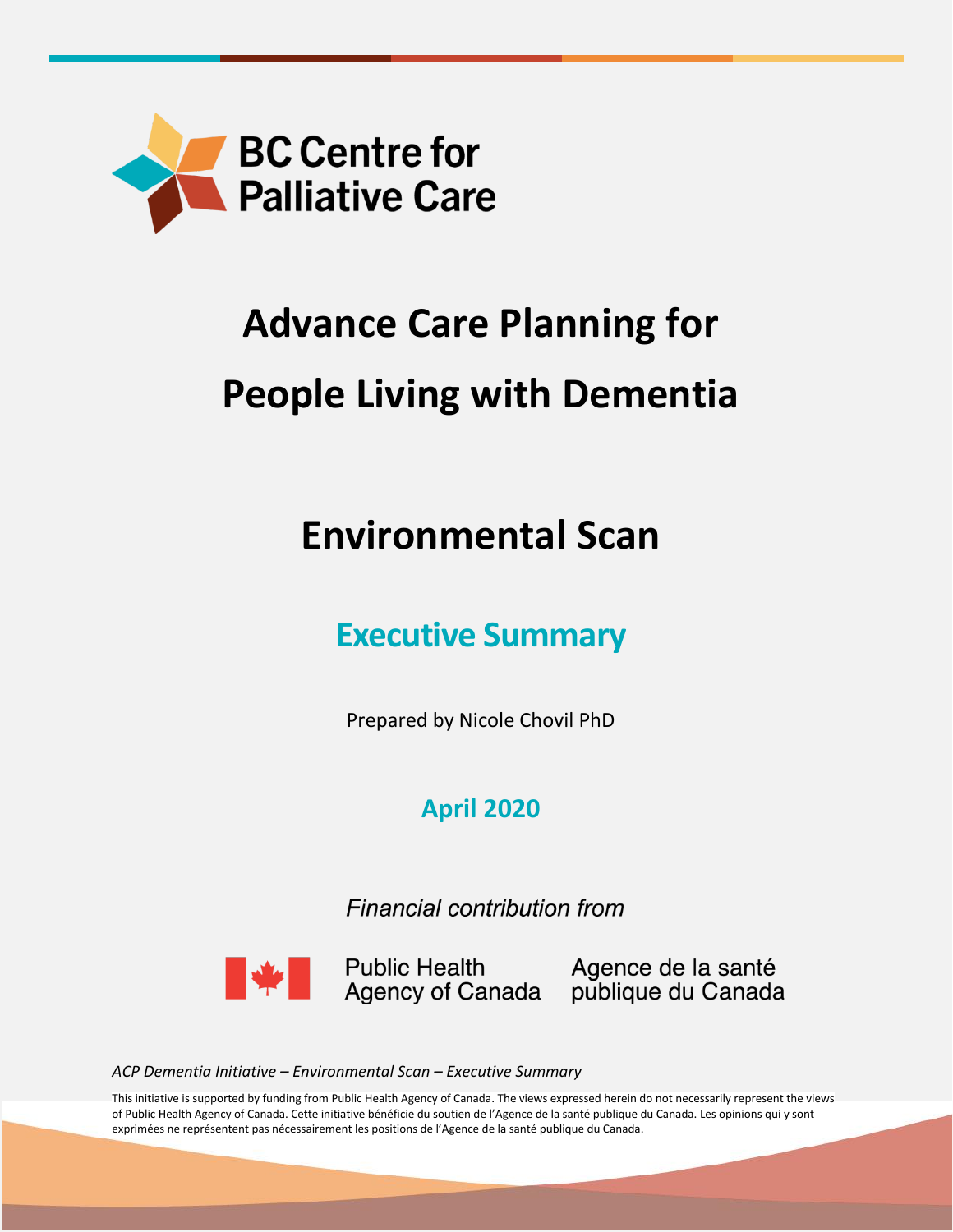### **Background**

Advance care planning (ACP) is a component of palliative care that enables individuals to retain control of decisions about health care when they can no longer speak for themselves. ACP is the process of conversations between an individual, their family caregiver, and health-care provider about the person's personal values, life goals, and preferences regarding future health care.

ACP is a key component of person-centred care for persons living with dementia. The progressive decline in capacity to formulate and communicate decisions about care in advanced stages of dementia presents significant challenges to assuring quality end of life and a dignified and respectful death. Best practice indicates that ACP in the early stage of dementia, or even earlier, will help facilitate care and decision making by families that is in keeping with the person's wishes and end-of-life preferences.

Dementia is distinctive in that loss of decision-making capacity in advanced stages is more certain than in other illnesses. In the early stage of dementia, the patient has a window of time to talk with family and health-care providers about their preferences and develop a formal plan of care if desired. Without these discussions, persons living with dementia (LWD) may be subjected to unwanted treatments and unsuitable end-of-life care. Persons with dementia and their family caregivers are not always well informed of the course of dementia, planning and options for end-of-life care, and the importance of early ACP.



*ACP Dementia Initiative – Environmental Scan – Executive Summary*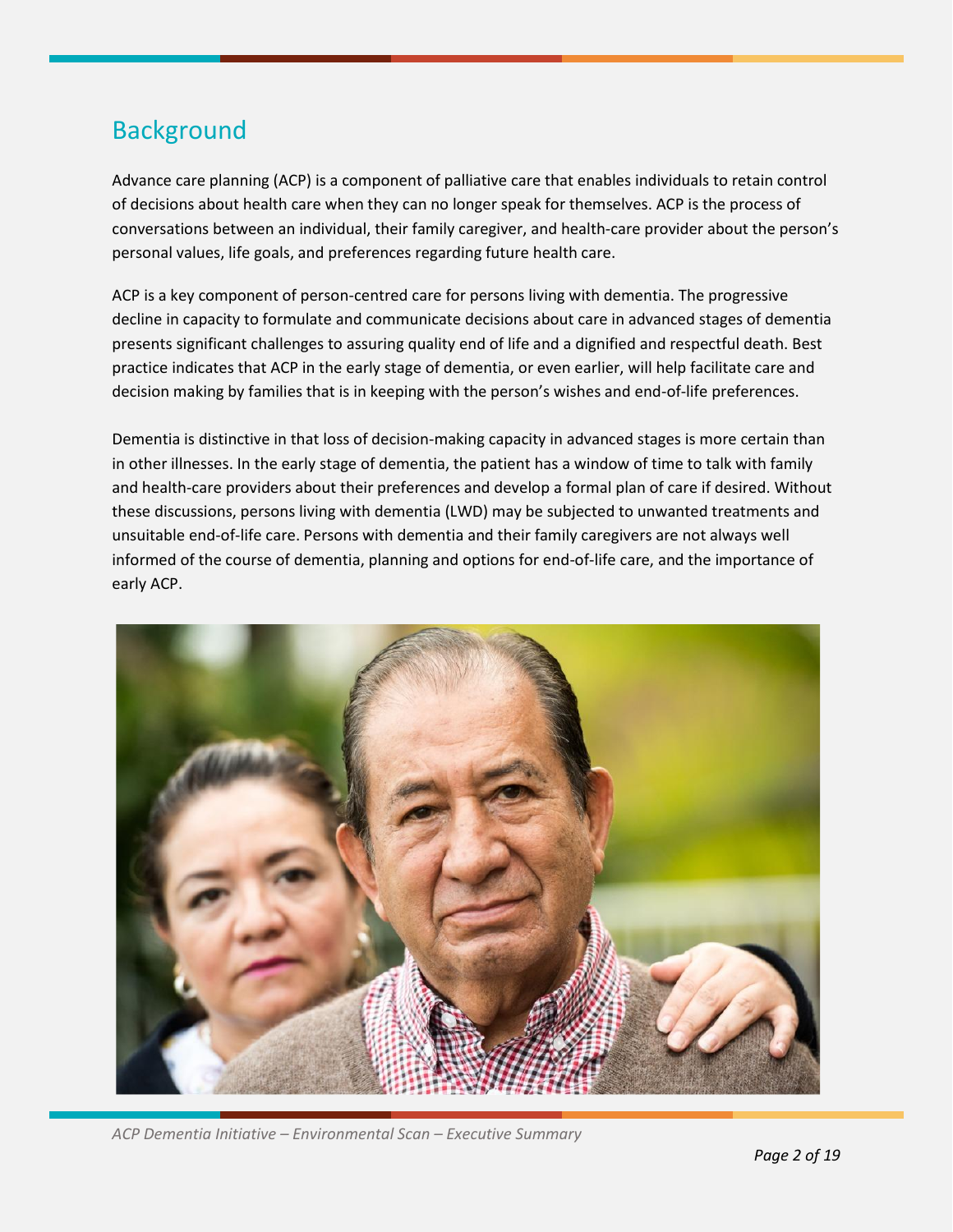### Purpose

The purpose of this environmental scan was to gather information that can inform the adaptation of existing resources developed by BC Centre for Palliative Care (BCCPC) to support community-based organizations promote awareness and education of ACP for persons living with dementia (LWD) and their family caregivers.

### Methods

The environmental scan consisted of the following three components:

- **1. Literature Review:** Published and grey literature relating to ACP best practices, education, tools and resources for persons with dementia and family caregivers was reviewed for information that could inform the adaptation of ACP resources. Education resources and tools were identified as potential resources.
- **2. Online Survey of B.C. Organizations:** The purpose of the survey was to gather information on current ACP activities for persons with early dementia and family caregivers. The questions were designed to elicit information about populations served, existing ACP activities and resources used, and barriers and strategies around early conversations between persons LWD and family caregivers and with health-care providers. An email that provided the link to the online survey was sent to 100 organizations drawn from BCCPC's distribution list, inviting them to complete the survey and to send to organizations that may have been missed by BCCPC. The survey was conducted over a two-week period from February  $17<sup>th</sup>$  to  $28<sup>th</sup>$ , 2020.
- **3. Key Informant Interviews:** Survey participants were asked if BCCPC could contact them for a short follow-up interview. Eighty percent of survey respondents agreed and provided their name and contact information. Thirteen (13) representatives of provincial and community-based organizations were interviewed during the weeks of March 9th and 16th. Questions were aimed at gathering more detailed information on ACP activities conducted in B.C. and the barriers and strategies for engagement of persons LWD and family caregivers.

Findings from these components are synthesized into key themes and are also discussed individually.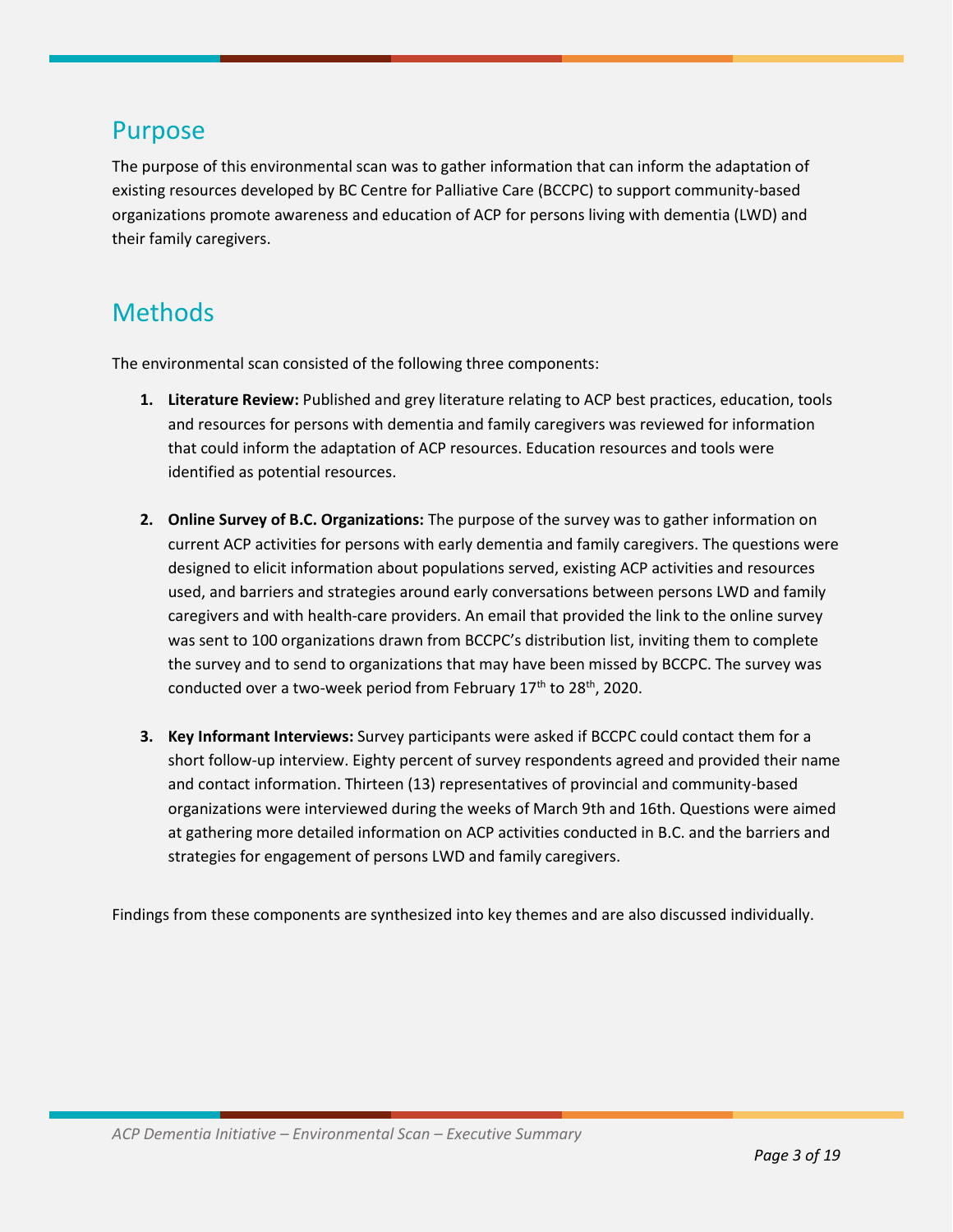### Findings: Themes Common across Components of the Environmental Scan

The three environmental scans showed us that individuals with dementia and family caregivers recognize the importance of ACP for quality end-of-life and want to know how to develop an advance care plan. Knowledge about the course of dementia, care decisions and ACP is important, but even more critical is the shared understanding that arises from conversations about values and wishes.

Individuals with dementia and family caregivers who participated in ACP conversation-based interventions found those conversations to be very beneficial in reducing concern about future care. ACP conversations helped reassure persons LWD that others knew their preferences and wishes. Family caregivers are more confident that they made the "right" decision.

The environmental scans also showed a pattern of common barriers and facilitators of ACP which are listed in Table 1. The table also includes recommendations for delivering ACP activities to persons LWD and family caregivers.

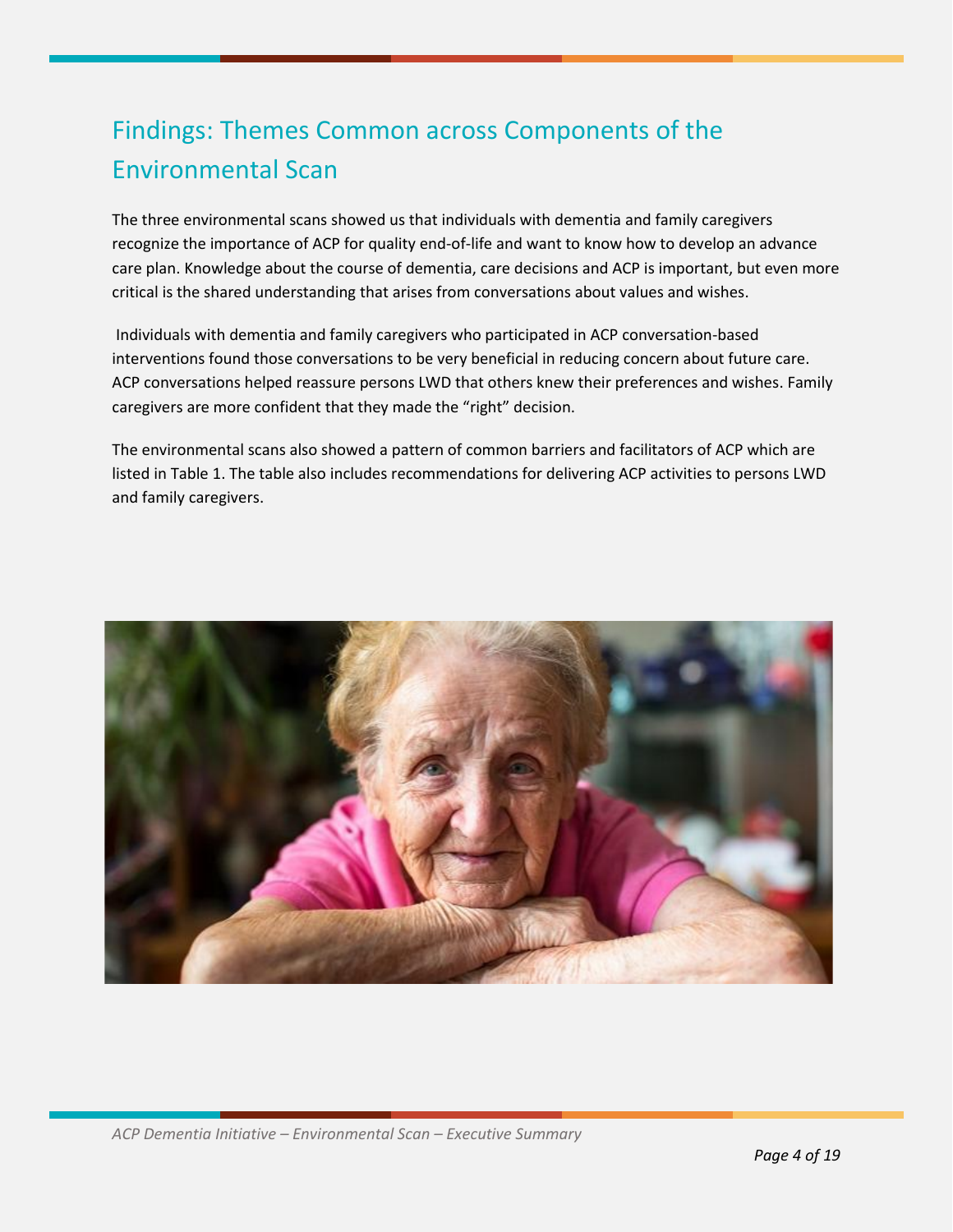| <b>Barriers Related to Persons Living with</b><br><b>Dementia</b>                                                                                                                                                                                                                                          | <b>Barriers Related to Caregivers/Family</b>                                                                                                                                                                                                                                                                                                                                                                                                                                       |
|------------------------------------------------------------------------------------------------------------------------------------------------------------------------------------------------------------------------------------------------------------------------------------------------------------|------------------------------------------------------------------------------------------------------------------------------------------------------------------------------------------------------------------------------------------------------------------------------------------------------------------------------------------------------------------------------------------------------------------------------------------------------------------------------------|
| Lack of early diagnosis<br>Stigma and fear<br>Not informed about early ACP and dementia<br>Lack of appropriate resources<br>Delay in initiating ACP conversations                                                                                                                                          | Not informed about early ACP and dementia<br>Presumption of mental incapacity of person<br>LWD<br>Fear of hurting/distressing person LWD<br>Overwhelmed with caregiving responsibilities<br>Unable to get out to ACP events<br>Delay in initiating ACP conversations                                                                                                                                                                                                               |
| <b>Barriers Related to Health-care Providers</b>                                                                                                                                                                                                                                                           | <b>Barriers Related to Community Organizations</b>                                                                                                                                                                                                                                                                                                                                                                                                                                 |
| Missed and delayed diagnosis<br>Presumption of mental incapacity<br>Lack of knowledge about ACP and resources<br>Not comfortable initiating ACP conversations<br>Lack of time<br>Focused on Rep. Agreement/Advance Directive<br>Lack of support to persons with dementia in ACP                            | No services/ACP for persons LWD<br>Lack of referrals<br><b>Engagement challenges</b><br>Lack of funding for programs<br>Lack of appropriate resources for ACP<br>dementia                                                                                                                                                                                                                                                                                                          |
| <b>Facilitators to Engagement in ACP</b>                                                                                                                                                                                                                                                                   | <b>Recommendations for Delivering ACP</b><br><b>Activities</b>                                                                                                                                                                                                                                                                                                                                                                                                                     |
| Promote early ACP to normalize conversations<br>Use storytelling and other formats<br>Emphasize conversations, not forms<br>Provide a step-by-step approach<br>Offer ways to start the conversation<br>Provide practical and emotional support<br>Respect capability, strengths and culture<br>Make it fun | Provide information about advanced and<br>terminal stages of dementia<br>Assume capability; support active engagement<br>in discussions<br>Focus on exploring goals of living, values<br>Provide core list of resources on dementia<br>Use clear understandable language<br>Offer examples of how to start ACP<br>conversations<br>Provide resources for Rep Agreement and<br><b>Advance Directive</b><br>Discuss role and responsibilities of Substitute<br><b>Decision Maker</b> |

#### **Table 1. Key Barriers and Facilitators to ACP for Dementia**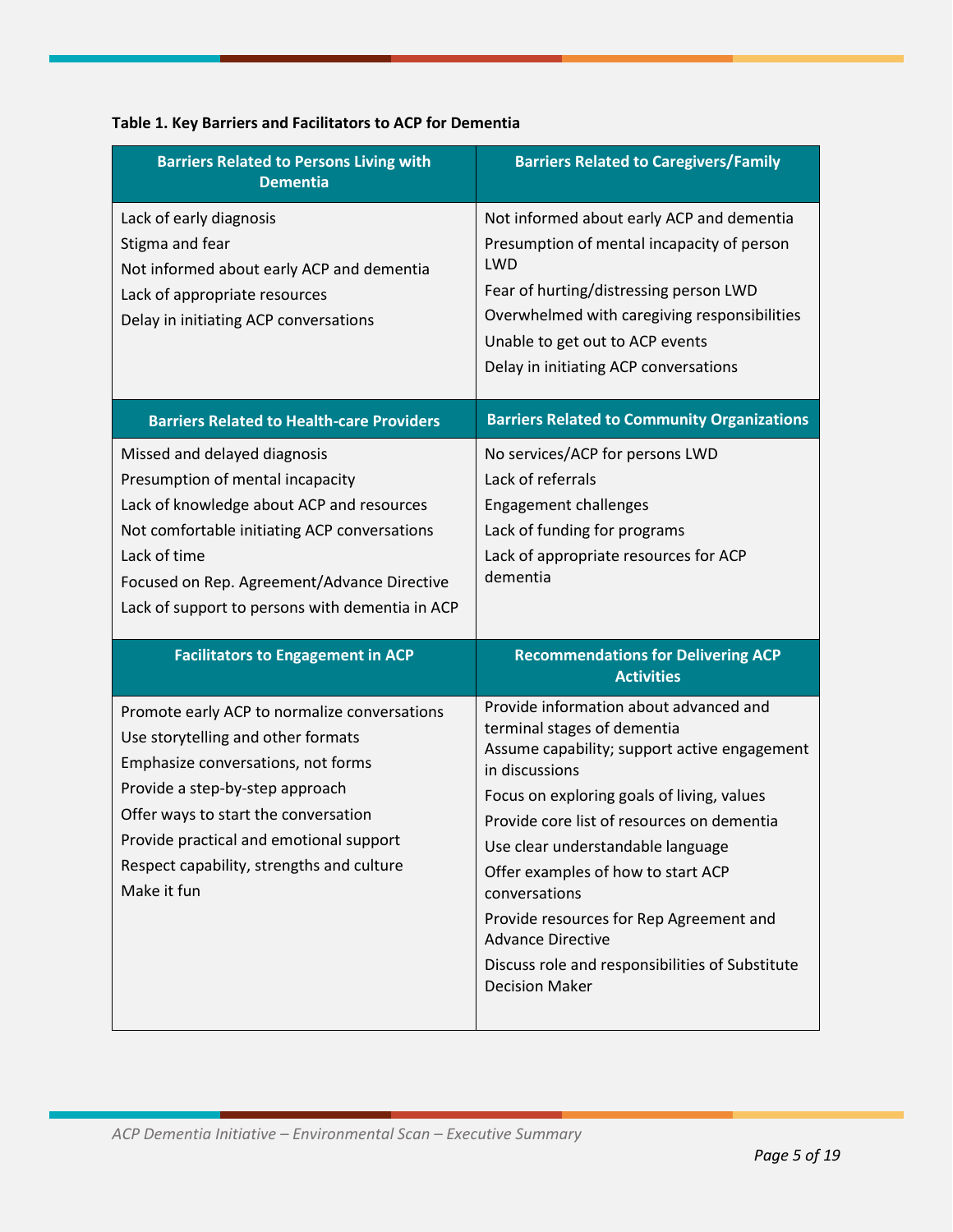### Literature Review Findings

There is immense interest in ACP as an intervention that contributes to quality of care consistent with patients' goals, reduction in family caregiver decision-maker burden, and meaningful use of health care by older adults with dementia. The literature leans heavily towards a medical model of ACP as a process between patient and health-care provider and the desired outcome of an advance directive. There is increasing recognition that this model is not aligned with the preferences of individuals LWD and is not reflective of actual practices in dementia care. The findings from this review offer some insights into a more person-centred approach to ACP.

#### Person-centred ACP

People with mild to moderate dementia have the mental capacity to make their own decisions, including health decisions. Individuals stay involved in decisions about their care through a shared process with family caregivers.

- **■** Inclusion of family caregivers in models of ACP is essential to person-centred care for patients with dementia.
- **EXECT:** Family caregivers reported feeling unprepared and unsupported in end-of-life care decisions. Knowing values and preferences of the person increased confidence in decisions.
- People with dementia often prefer informal planning through conversations with family. This preference is a general pattern observed among older adults.
- **EXECONVERGENTS ASSET CONVERTS ASSET LANS** and their caregiver/family about values, goals of living, and preferences may be one of the most important targets of ACP interventions.

#### Motivators: Reasons and Prompts to ACP

Planning future care for some individuals can be a means to ensure they have a "natural death" rather than an artificially prolonged life. Self-interests are not the only motivators; ACP can be important for other reasons or triggered by an event in the person's life.

#### Reasons for ACP

- **•** To reduce the burden placed on their caregivers/families.
- To prevent potential conflict in decision making between family members who have different opinions.
- **EXECUTE 1** Encouragement from family or others. Person LWD and family caregiver developed their individual plans together.
- **•** Past experience witnessing/providing end-of-life care for a relative or friend.

#### Event Triggers of ACP Conversations

- Decline in health or a major change in life.
- Recent illness or death of a relative or friend.
- **Other planning activities e.g., finances, will, etc.**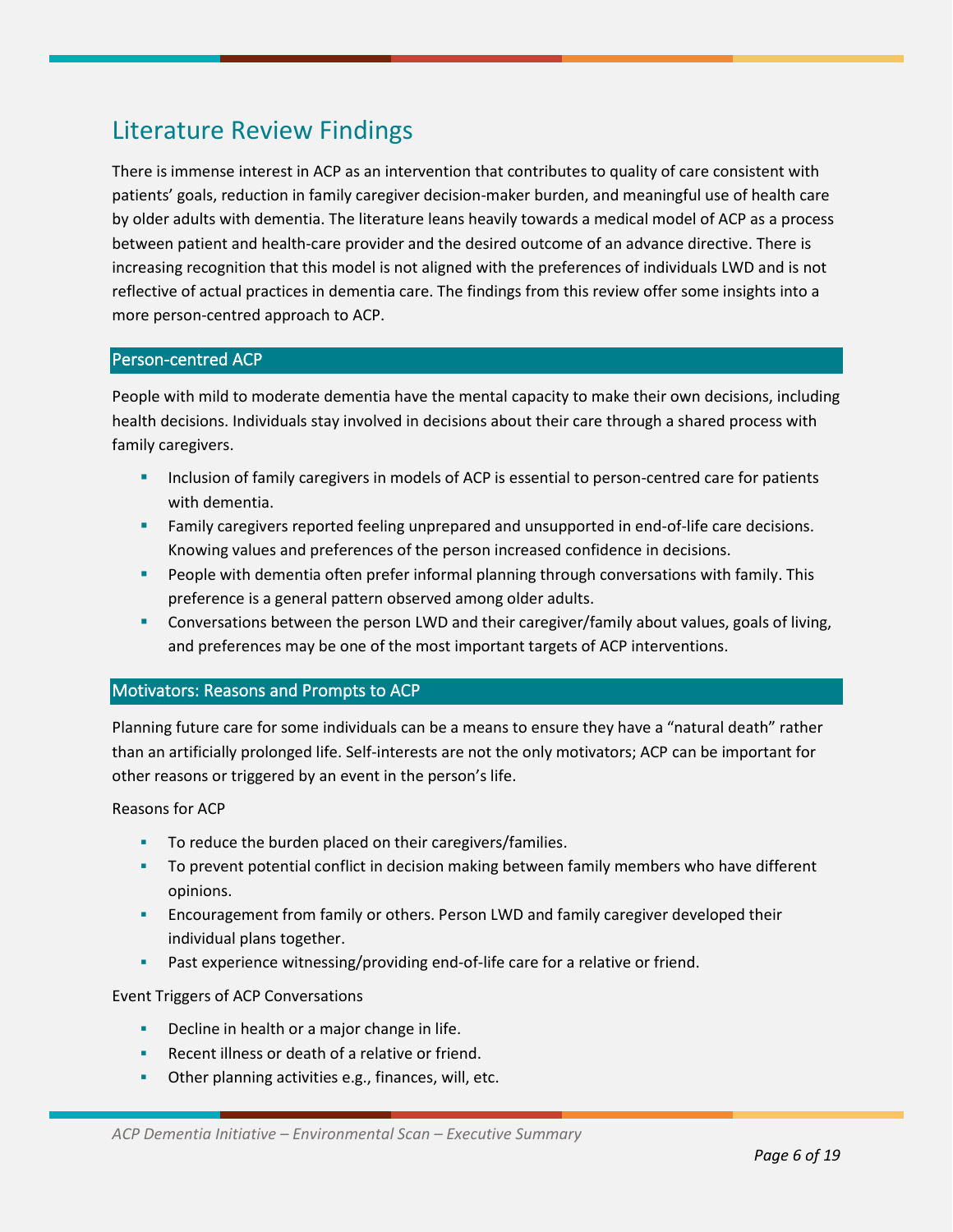#### Barriers to ACP for Dementia

The ACP literature on barriers covers a wide range of issues, from problems in early diagnosis to actual end-of-life care decisions. Barriers may prevent individuals from engaging in ACP, initiating ACP conversation, writing an advance directive, and/or the use of advance care plans in actual care decisions. The focus of the review was on barriers that may prevent an individual from engaging in early ACP conversations. These include:

- Lack of awareness and knowledge about ACP and advanced stages of dementia.
- Dementia is not viewed as a life-limiting illness.
- **EXECT** Lack of clarity about when to start ACP and difficulty finding an opportune time.
- **EXECT** Individuals LWD or family caregivers may refuse to engage in ACP conversations for any number of reasons, including denial of illness, needing time to adjust, fear of the future, or stigma.
- **•** Conversations may not be initiated because of fear of distressing a person or from assumptions the person is not capable or that preferences are already known.
- Health-care providers' discomfort initiating conversations with patients and lack of time are common barriers to ACP.
- Preference for informal planning, cultural traditions, or delegating decisions to medical experts are viewed as barriers rather than choices.

#### Formal ACP - Advance Directives

An advance directive (AD) can effectively assist in treatment decisions when the goals of care are clearly established and translated into directions on treatments relevant to dementia, and a substitute decision maker is appointed for the person. AD can still be valuable for individuals without any close relatives or who are unable to appoint a substitute decision maker.

- Individuals LWD see AD as too constraining and would prefer to give some leeway to their decision makers.
- **EXED Advance directive forms require a high literacy level and medical knowledge; assistance may not** be available in all communities. Research has found that standard ADs frequently do not address treatment decisions that are common in dementia end-of-life care.
- **■** There is growing interest in dementia-specific ADs that enable individuals LWD to state specific goals of care (palliative care, treatments to prolong life). The Dementia Advance Directive was developed in the US and can be found here: [www.dementia-directive.org](http://www.dementia-directive.org/)

#### Dementia Interventions and Recommended Practices

Evidence-based programs are limited to the Structured Conversation intervention, a professional facilitated process for developing an advance care plan.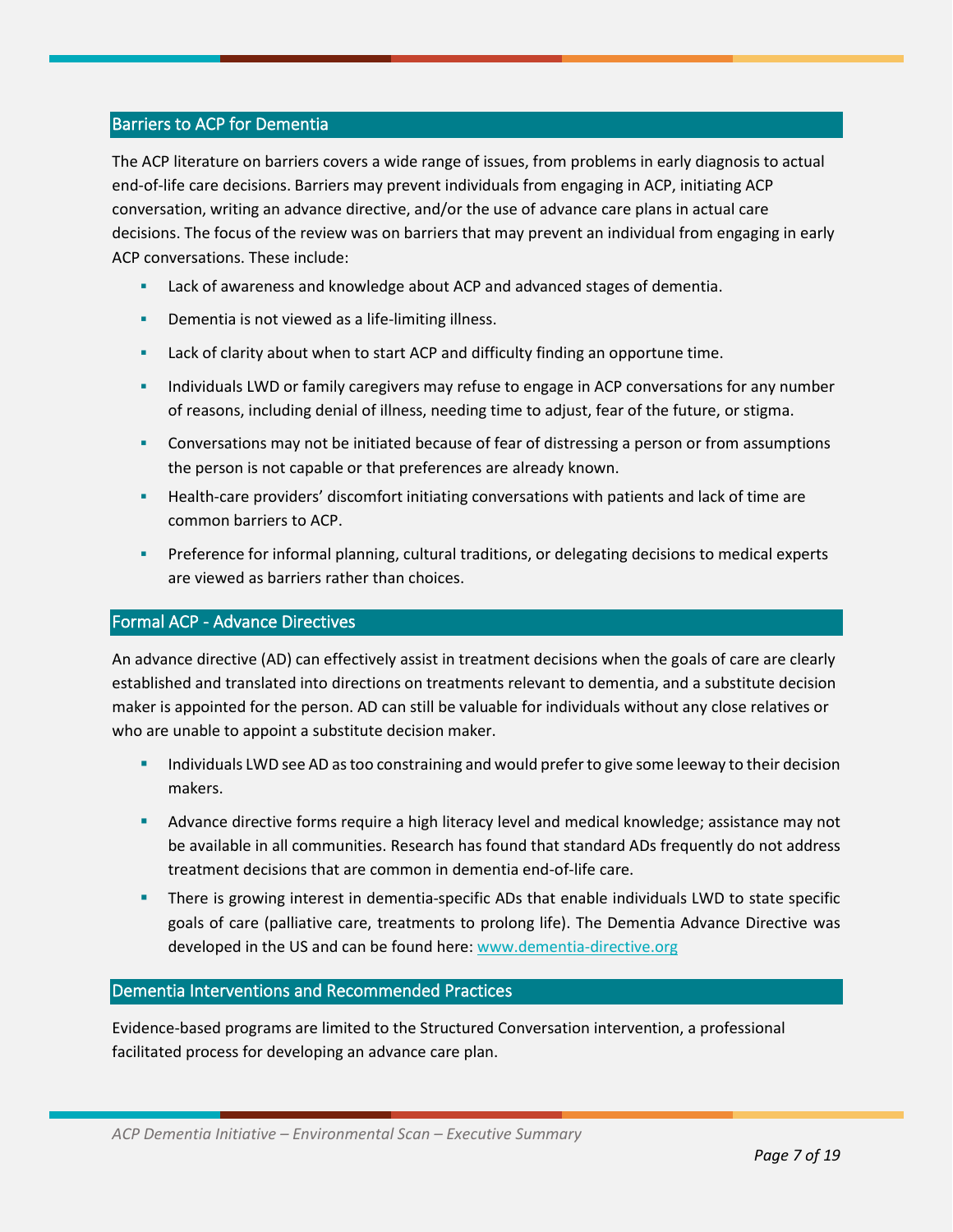- Recommended practices include using a psychosocial approach that aligns with the value older adults place on conversation and relationships. Face-to-face and interactive dialogue are essential components.
- Engagement may be easier when future care planning is embedded in personal values, preferences and goals for living with dementia.
- People LWD and family caregivers want information about the course of dementia, especially the later stages of dementia and options for care.
- Decision-aid tools may help with specific decisions around care, as well as strategies such as minimizing distractions, reducing load on short term memory, etc. These measures can enhance decision-making capacity.

#### Education for Informed ACP

Individuals LWD and family caregivers are often not well informed about ACP and dementia.

- Knowledge of commonly used life-prolonging measures and associated benefits and harms can help enable persons with dementia to choose the care they wish to have.
- **EXECT** Information and support for individuals who want to write an advance directive is clearly needed.
- **EXECT** Learning capacity is an important consideration and can be enhanced by using different mediums (e.g., written, video), and strategies that facilitate understanding and retaining information (e.g., handouts, video recordings of workshop).
- Discussions and materials need to be sensitive to and respectful of different views and beliefs.
- Information about terminal stage dementia and end-of-life care decisions enables family caregivers to plan ahead.
- Resources on a variety of ACP-related topics available online are listed in Appendix A.

#### Educational Resource for Family Caregivers

■ Comfort Care at the End of Life for Persons with Alzheimer's Disease or Other Degenerative *Diseases of the Brain* is a Canadian evidence-based guide for caregivers and is available in French and English. It is based on the consensus that comfort/palliative care is best practice and that life-prolonging interventions may be futile and prolong suffering.

#### Decision Aid Tools

Decision Aids provide information about a specific decision and options, along with associated benefits and risks.

- They guide individuals to consider and express their own personal values.
- Existing decision aids for dementia cover three topics: 1) goals of care, 2) place of care, and 3) support with eating/feeding options.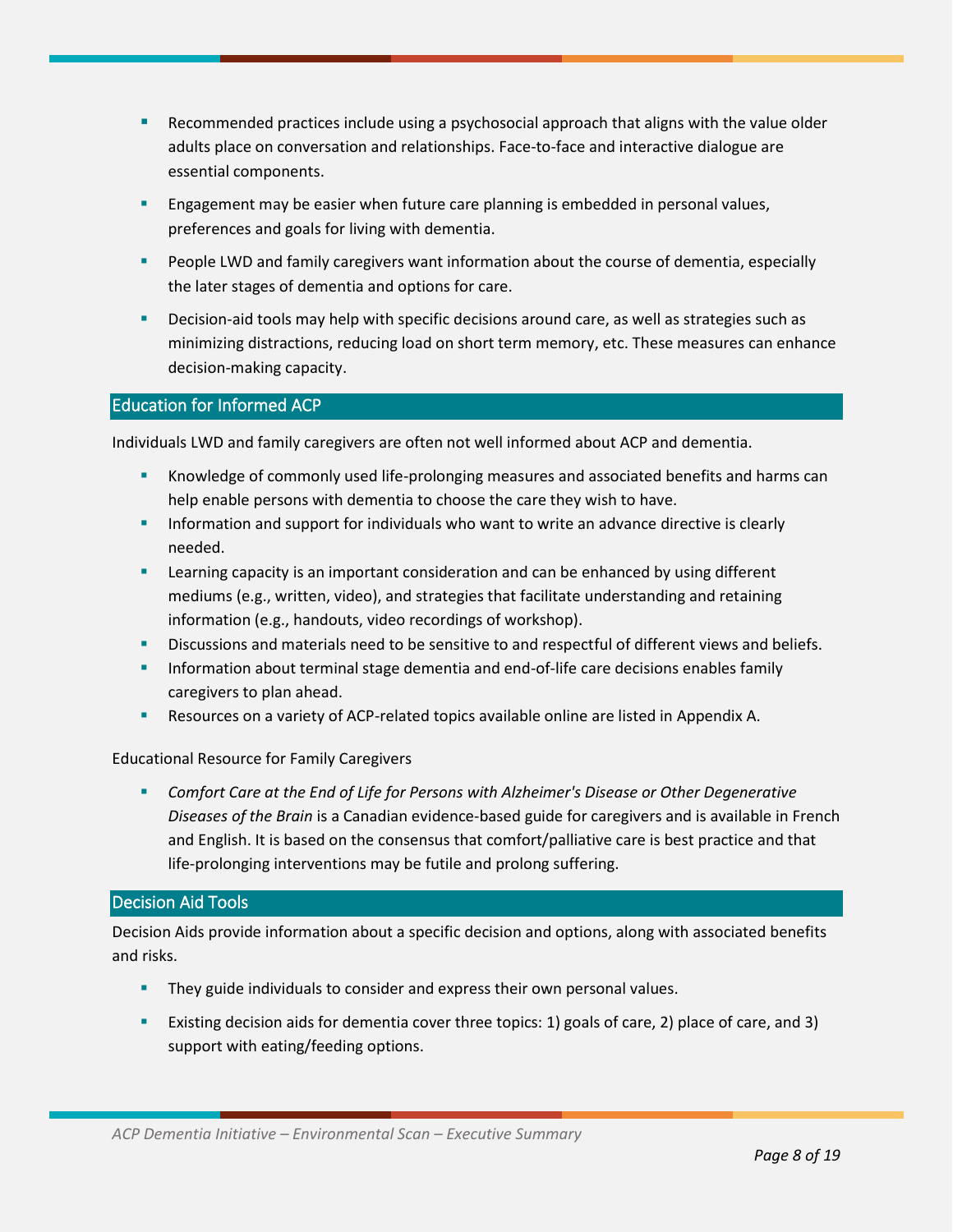#### Training for Delivering ACP Dementia Interventions

Communication and interpersonal skills are viewed as essential to working with people LWD and family caregivers.

- **EXECT** *Respecting Choices* is a well-known program that focuses on training facilitators to communicate effectively with patients, including persons with dementia.
- No studies were found that addressed peer-led education on ACP for persons with dementia.
- Evaluation of a peer-led workshop on ACP for older adults supports recommended practices.

#### **The literature review report is available [here](https://ihsts.sharepoint.com/:b:/s/PHAC-DementiaProject/EdcNbp4Joa5GgqjrWiEYQb8BEfXlHO64C4N0hEiX2vXhFA?e=7ptiXV)**

### Online Survey of B.C. Organizations

A total of 35 participants completed the survey (response rate was 30%). Respondents represented 28 different organizations and seniors' services. Organizations included hospice societies, organizations serving seniors, provincial and community-based organizations that provide education, recreational programs, housing, home care, and support to family caregivers, health authorities, and health clinics. One third of the organizations were hospice societies. Survey respondents had a wide range of roles, including executive/senior management positions, volunteer, ACP educator, program coordinator, health-care provider, and board member. Forty-three percent (43%) were in director and senior management positions.

All participant organizations served persons over the age of 65, with the majority also serving persons with mild cognitive impairments and/or dementia and family caregivers. Provincial and communitybased organizations from all areas of B.C. were represented in the survey.



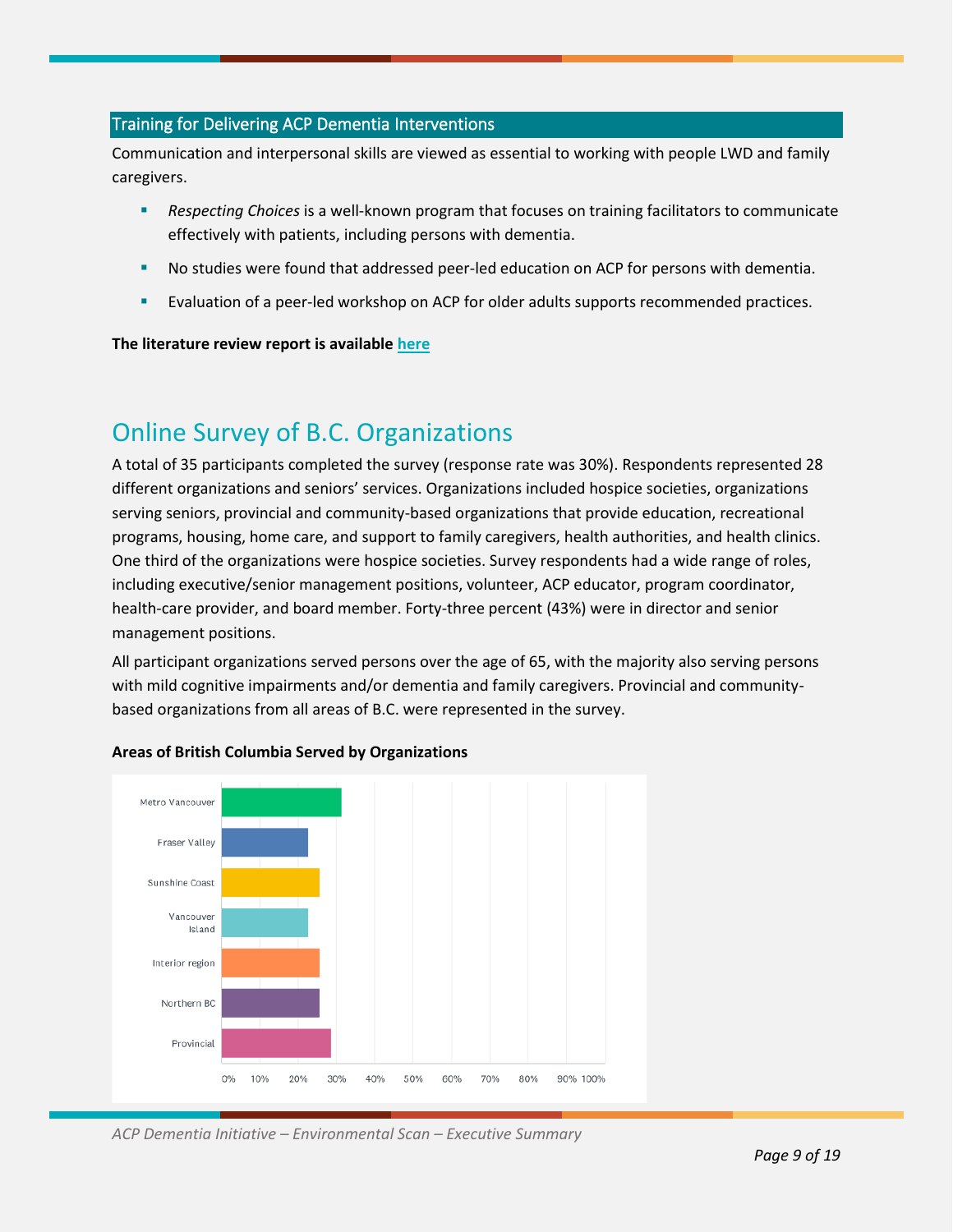#### Findings

Two-thirds (66%) of the organizations were engaged in ACP activities, largely aimed at increasing general public awareness and knowledge of ACP.



#### **Provision of ACP Activities**

Organizations were using ACP resources developed by the B.C. government, Health Authorities, and BC Centre for Palliative Care. Forty-five percent (45%) of the respondents indicated they were using resources from other sources (e.g., NIDUS, Canadian Hospice Palliative Care Association, Community Resources information), and one-third (34%) were using resources developed in-house (e.g., handouts).



#### **ACP Resources Currently Used by Organizations**

*ACP Dementia Initiative – Environmental Scan – Executive Summary*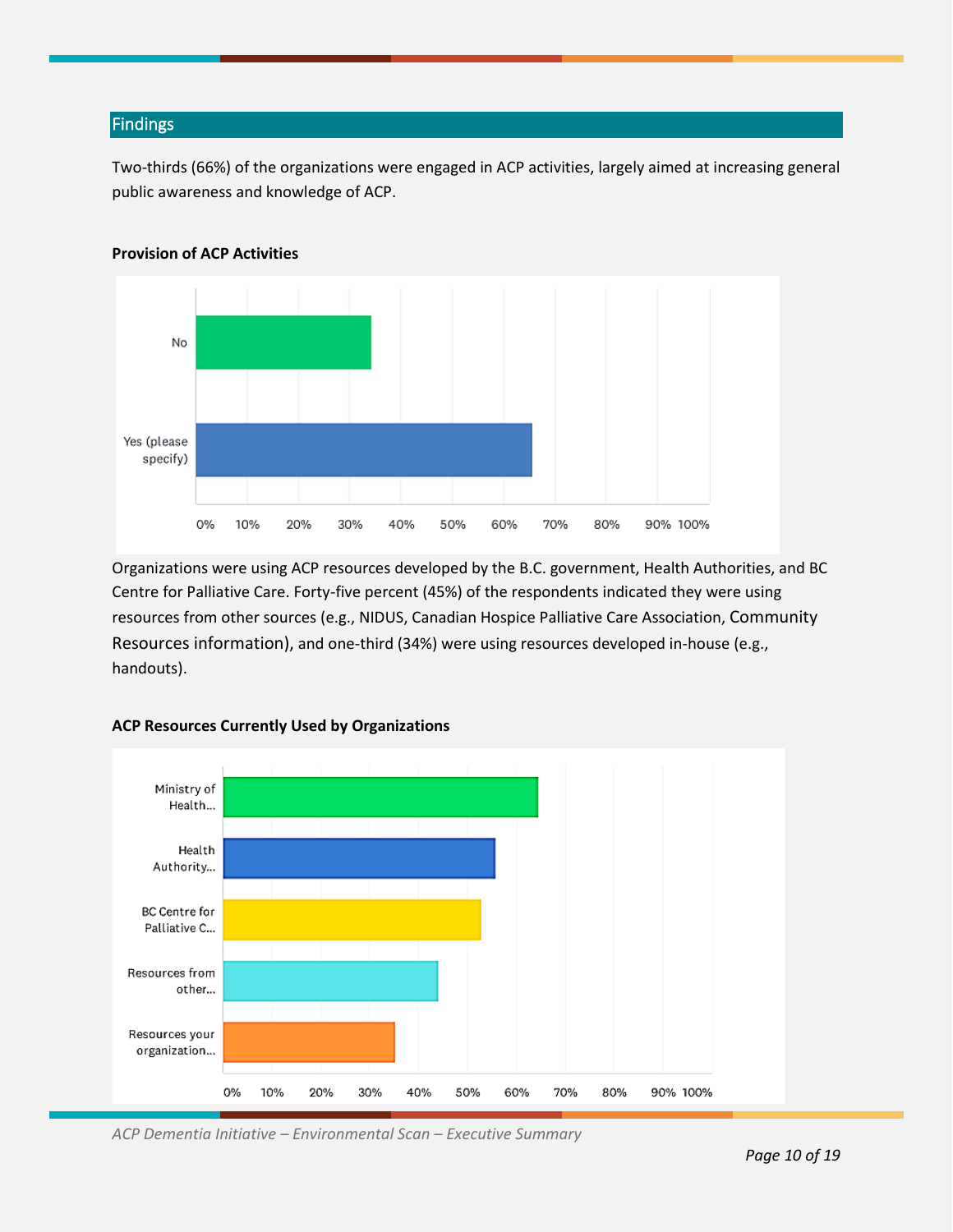Fifteen percent (15%) of the organizations offered dementia-specific ACP activities, mostly for family caregivers. About one-quarter (25%) provided dementia-specific ACP resources. The Alzheimer Society of B.C. was the primary source of resources.

Reaching family caregivers was the most frequently mentioned barrier to delivering ACP activities to individuals LWD and family caregivers. Existing tools are confusing for some people and there is a lack of resources that provide practical information.

Survey respondents identified a wide range of barriers to early ACP conversations with family caregivers and with health-care providers. Lack of knowledge about ACP for dementia and fears about distressing the individual were barriers common to both caregiver and health-care provider conversations. Education for persons LWD, family caregivers, and health-care providers was an overall strategy for facilitating early ACP conversations. Barriers to early conversations with family caregivers included difficulty accepting the diagnosis, stigma and family caregivers feeling overwhelmed. Strategies included promoting public awareness of ACP for dementia and providing education/training for family caregivers.

Health-care provider reluctance, lack of skills, and lack of time were identified as barriers to early conversations with health-care providers. In addition to ACP training, building a relationship with patients and ongoing conversations was a common theme in suggested strategies. In general, there was a strong belief that providers should take responsibility for initiating ACP conversations.

Overall, the findings demonstrate the respondents' and their organizations' recognition of the importance of ACP and commitment to supporting persons with dementia. The survey respondents' answers indicated significant awareness of barriers to ACP for dementia and provided insightful strategies for increasing engagement of persons LWD and their family caregivers in ACP conversations.

**The survey results report is availabl[e here](https://ihsts.sharepoint.com/:b:/s/PHAC-DementiaProject/ER9dIv491YlEmltVFD9MzmYBlcARPOn1agTNSWokqEJg-A?e=HcoMGh)**

### Key Informant Interviews

Interviews were held with 13 respondents who completed the online survey for the project and had agreed to a follow-up interview. Key informants represented both provincial (3) and community-based organizations (4 hospice) from all areas of B.C. All organizations provided ACP support to people LWD and family caregivers through general ACP activities such as public education workshops (75%) and/or on an individual basis (50%), and/or providing information and links to resources (42%). The primary ACP resources used by organizations were from Ministry of Health, BCCPC and Nidus. ACP activities are promoted to people LWD and family caregivers through education events for the general public, by partnering with local business or health organizations, and through media, posters, websites, and Facebook.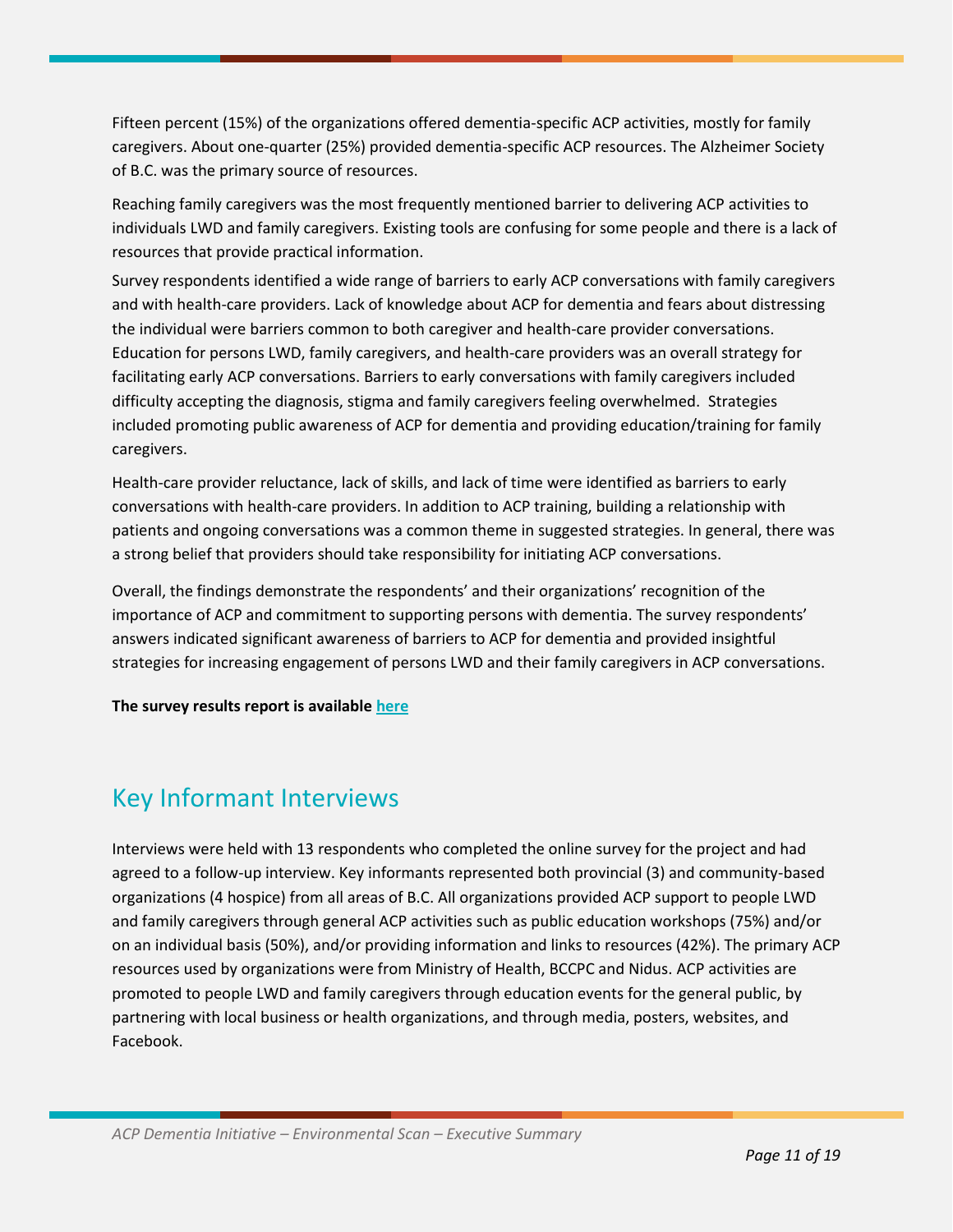Informants described how individuals LWD and family caregivers want to plan for future care but encounter challenges in accessing information, completing the legal documents, and trying to have conversations with unwilling persons. On the whole, it appears that the health care system is not providing the supports and services that facilitate ACP. Many of the barriers identified are ones that have appeared in the literature review and survey. Information requests included resources for caregivers, step-by-step ACP, dementia resources and culturally appropriate resources.

Strategies that informants have found to be helpful for engaging people LWD in ACP discussions revolved around framing ACP in a non-threatening way (e.g., talking about wishes), attending to the needs and goals of individuals, and providing practical support. Training for facilitators included education on dementia, communication skills, core resources, online or group training, representation agreements and advance directives.

Fifty percent (50%) of informants indicated they were interested or might be interested in being a pilot or evaluation site for the new resources. Many informants suggested organizations and key persons from their network that could help inform the project.

#### **The key informant interviews report is available [here](https://ihsts.sharepoint.com/:b:/s/PHAC-DementiaProject/Eb3gZQGiBMZCpCoqpXGx0xoBZw_Vq7NMW4LoELQiea6Vvw?e=VEvzxY)**

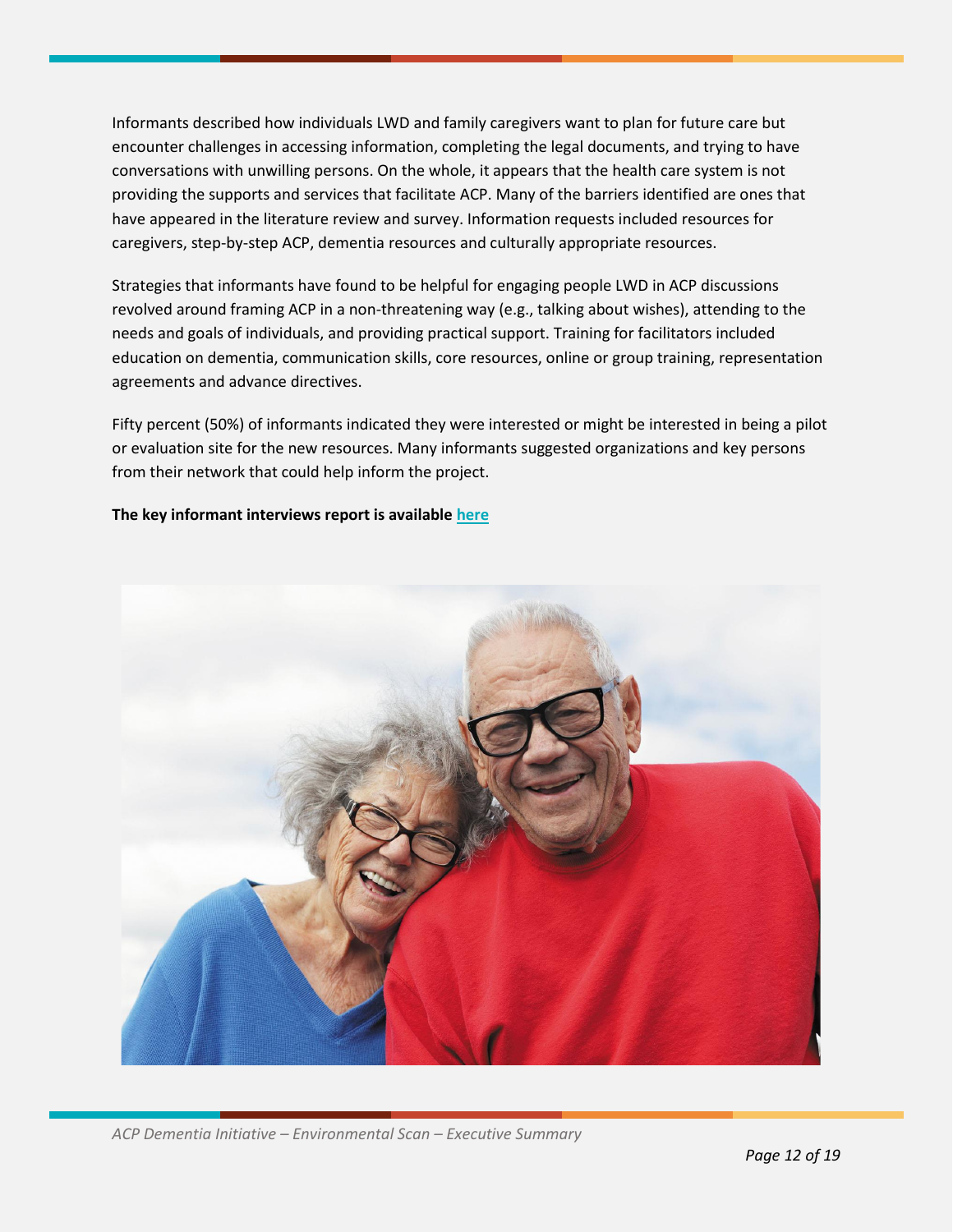### Literature Review References

Alano, G. J., Pekmezaris, R., Tai, J. Y., Hussain, M. J., Jeune, J., Louis, B., ... & Wolf-Klein, G. P. (2010). Factors influencing older adults to complete advance directives. Palliative & Supportive Care, 8(3), 267- 275.

Ashton, SE, Roe, B, Jack, B and McClelland, B (2014) End of life care: The experiences of advance care planning amongst family caregivers of people with advanced dementia - A qualitative study. Dementia-International Journal of Social Research and Practice, 15 (5). pp. 958-975. ISSN 1471-3012

Balfour, J. E., & O'Rourke, N. (2003). Older adults with Alzheimer's disease, comorbid arthritis and prescription of psychotropic medications. Pain Research and Management, 8(4), 198-204.

BC Ministry of Health. (2012). The provincial dementia action plan for British Columbia: priorities and actions for health system and service redesign. Victoria: BC Provincial Government.

BC Ministry of Health. (2016). Provincial Guide to Dementia Care in BC. Victoria: BC Provincial Government

Bellamy, G., Stock, J., & Schofield, P. (2018). Acceptability of Paper-Based Advance Care Planning (ACP) to Inform End-of-Life Care Provision for Community Dwelling Older Adults: A Qualitative Interview Study. Geriatrics, 3(4), 88.

Bosisio, F., Jox, R. J., Jones, L., & Rubli Truchard, E. (2018). Planning ahead with dementia: what role can advance care planning play? A review on opportunities and challenges. Swiss medical weekly, 148(5152).

Bryant, J., Turon, H., Waller, A., Freund, M., Mansfield, E., & Sanson-Fisher, R. (2019). Effectiveness of interventions to increase participation in advance care planning for people with a diagnosis of dementia: a systematic review. Palliative medicine, 33(3), 262-273.

Dempsey, D. (2013). Advance care planning for people with dementia: benefits and challenges. International Journal of Palliative Nursing, 19(5), 227-234.

Dening, K. H., Jones, L., & Sampson, E. L. (2011). Advance care planning for people with dementia: a review. International Psychogeriatrics, 23(10), 1535-1551.

Dening, K. H., King, M., Jones, L., & Sampson, E. L. (2017). Healthcare decision-making: past present and future, in light of a diagnosis of dementia. International Journal of Palliative Nursing, 23(1), 4-11.

de Vries, K., & Drury-Ruddlesden, J. (2019). Advance care planning for people with dementia: ordinary everyday conversations. Dementia, 18(7-8), 3023-3035.

Dickinson, C., Bamford, C., Exley, C., Emmett, C., Hughes, J., & Robinson, L. (2013). Planning for tomorrow whilst living for today: the views of people with dementia and their families on advance care planning. International Psychogeriatrics, 25(12), 2011-2021.

Dixon, J., Karagiannidou, M., & Knapp, M. (2018). The effectiveness of advance care planning in improving end-of-life outcomes for people with dementia and their carers: a systematic review and critical discussion. Journal of pain and symptom management, 55(1), 132-150.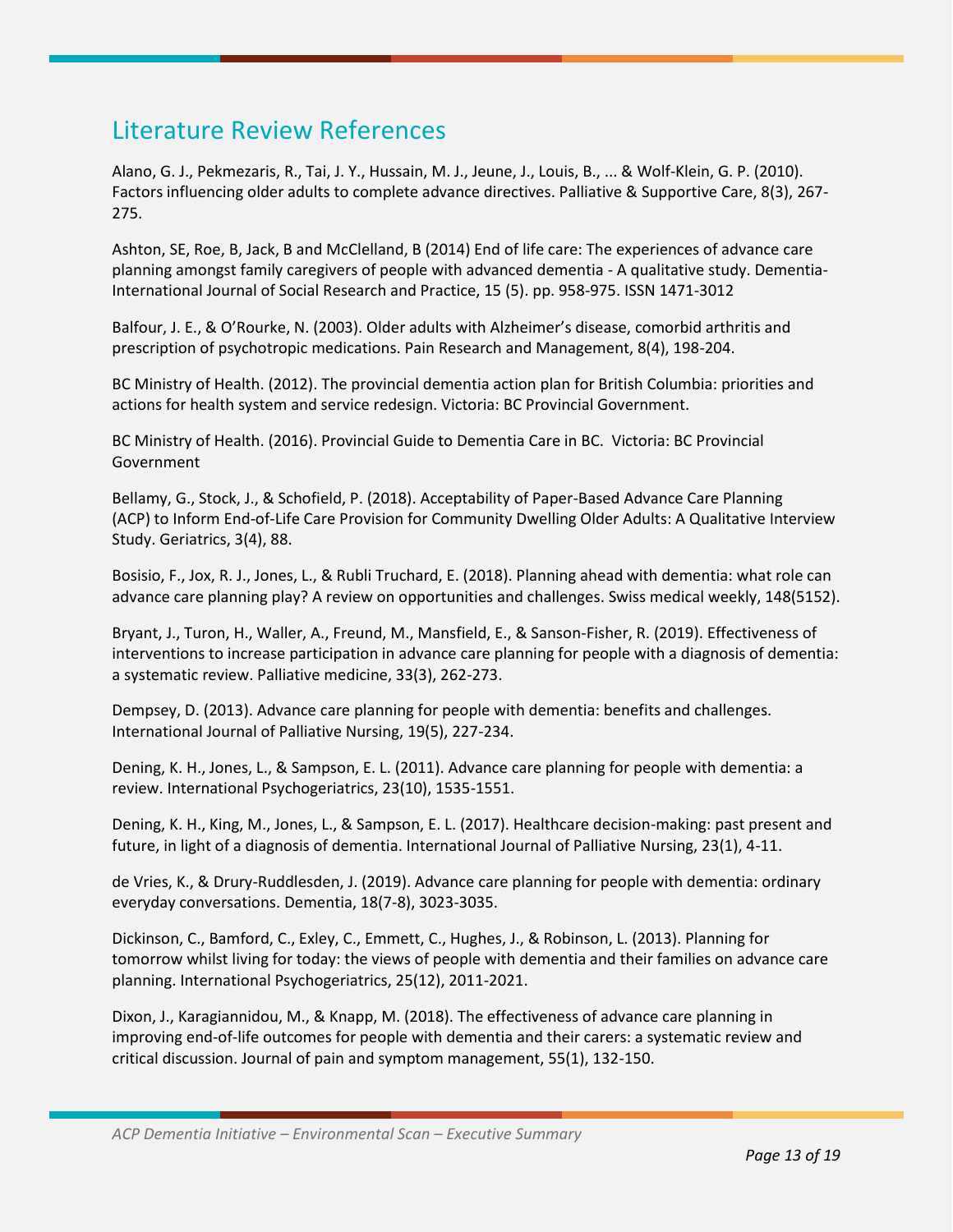Finucane, T. E., Beamer, B. A., Roca, R. P., & Kawas, C. H. (1993). Establishing advance medical directives with demented patients: a pilot study. Journal of clinical ethics, 4(1), 51-54.

Gaster B, Larson EB, Curtis JR. (2017). Advance Directives for Dementia: Meeting a Unique Challenge. JAMA. 318(22): 2175–2176.

Harrison Dening, K., Sampson, E. L., & De Vries, K. (2019). Advance care planning in dementia: recommendations for healthcare professionals. Palliative Care, 12, https://doi.org/10.1177/1178224219826579

Hawkins, N. A., Ditto, P. H., Danks, J. H., & Smucker, W. D. (2005). Micromanaging death: process preferences, values, and goals in end-of-life medical decision making. The Gerontologist, 45(1), 107-117.

Hines, S. C., Glover, J. J., Holley, J. L., Babrow, A. S., Badzek, L. A., & Moss, A. H. (1999). Dialysis patients' preferences for family-based advance care planning. Annals of Internal Medicine, 130(10), 825-828.

Hirschman, K. B., Kapo, J. M., & Karlawish, J. H. (2008). Identifying the factors that facilitate or hinder advance planning by persons with dementia. Alzheimer disease and associated disorders, 22(3), 293.

Hummel, M. (2015). The considerations of informal caregivers in decision-making regarding a person with dementia who lives alone. Master's thesis. Faculty of Medicine. Utrecht University.

Horton-Deutsch, S., Twigg, P., & Evans, R. (2007). Health care decision-making of persons with dementia. Dementia, 6(1), 105-120.

Jezewski, M. A., Meeker, M. A., Sessanna, L., & Finnell, D. S. (2007). The effectiveness of interventions to increase advance directive completion rates. Journal of Aging and Health, 19(3), 519-536.

Jones, K., Birchley, G., Huxtable, R., Clare, L., Walter, T., & Dixon, J. (2019). End of life care: A scoping review of experiences of Advance Care Planning for people with dementia. Dementia, 18(3), 825-845.

Jongsma, K. R., Kars, M. C., & Van Delden, J. J. (2019). Dementia and advance directives: some empirical and normative concerns. Journal of medical ethics, 45(2), 92-94.

JT van der Steen, MC van Soest-Poortvliet, M Hallie-Heierman, BD, Onwuteaka-Philipsen, L Deliens, ME de Boer, L Van den Block, N van Uden, CMPM Hertogh, HCW de Vet. Factors associated with initiation of advance care planning in dementia: A systematic review. Alzheimers Dis 2014;40(3):743-57.

Life, M. (2017). Planning for the end of life. London: Compassion in Dying. P. 40

Livingston, G., Leavey, G., Manela, M., Livingston, D., Rait G., Sampson, E.L., Bavishi, S., Shahriyarmolki, K. & Cooper, C. (2010) Making decisions for people with dementia who lack capacity: qualitative study of family carers in UK. BMJ, 341: c4184. doi: 10.1136/bmj.c4184.

Marin DB, Rudin E, Fox B, Neugroschl J, Brickman A, Northrop J, et al. (1999). Feasibility of a healthcare proxy counseling program for patients with Alzheimer's disease. Journal of Palliative Medicine, 2:323- 329.

Mitchell, S. L., Tetroe, J. and O'Connor, A. M. (2001). A decision aid for long-term tube feeding in cognitively impaired older persons. Journal of the American Geriatrics Society, 49, 313–316.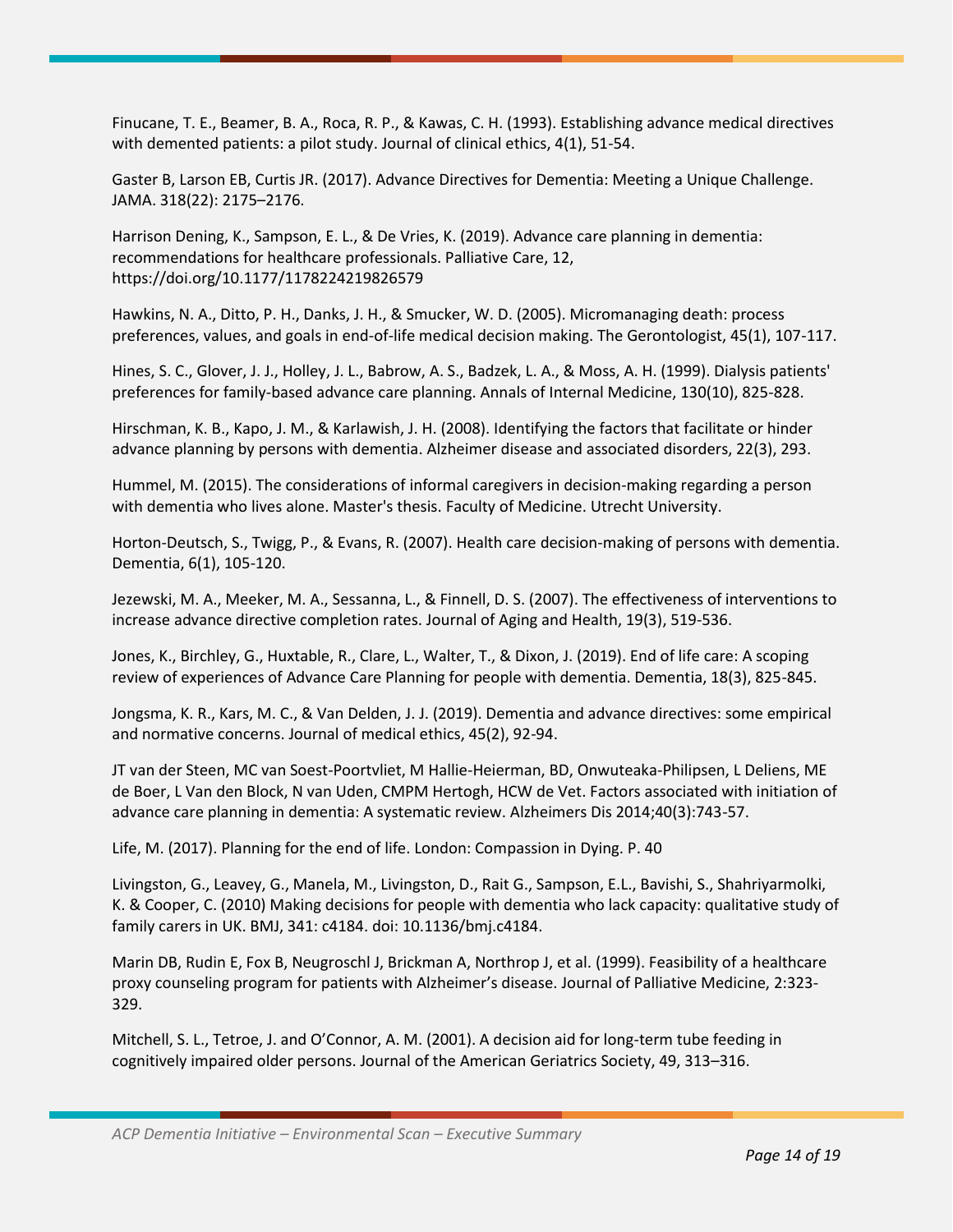Moye, J., Karel, M. J., Gurrera, R. J., & Azar, A. R. (2006). Neuropsychological predictors of decisionmaking capacity over 9 months in mild-to-moderate dementia. Journal of General Internal Medicine, 21(1), 78-83.

Poole, M., McLellan, E., Bamford, C., Lee, R.P., Exley, C., Hughes, J.C., Harrison-Dening, K., Robinson, L. (2018). End of life care: A qualitative study comparing the views of people with dementia and family carers.

Puchalski, C.M., Zhong, Z., Jacobs, M.M., et al. (2000). Patients who want their family and physician to make resuscitation decisions for them: Observations from SUPPORT and HELP. Study to Understand Prognoses and Preferences for Outcomes and Risks of Treatment. Hospitalized Elderly Longitudinal Project. Journal of the American Geriatrics Society, 48(5 Suppl), S84–S90.

Reinhardt, J. P., Chichin, E., Posner, L., & Kassabian, S. (2014). Vital conversations with family in the nursing home: preparation for end-stage dementia care. Journal of social work in end-of-life & palliative care, 10(2), 112-126.

Richard, A., Richard, J., Johnston, W., & Miyasaki, J. (2018). Readability of advance directive documentation in Canada: a cross-sectional study. CMAJ open, 6(3), E406.

Robinson, L., Dickinson, C., Rousseau, N., Beyer, F., Clark, A., Hughes, J., & Exley, C. (2012). A systematic review of the effectiveness of advance care planning interventions for people with cognitive impairment and dementia. Age and ageing, 41(2), 263-269.

Ryan, T., Amen, K. M., & McKeown, J. (2017). The advance care planning experiences of people with dementia, family caregivers and professionals: a synthesis of the qualitative literature. Ann Palliat Med, 6(4), 380-389.

Sanders, C., Seymour, J., Clarke, A., Gott, M., & Welton, M. (2006). Development of a peer education programme for advance end-of-life care planning. International Journal of Palliative Nursing, 12(5), 216- 223.

Schmidhuber, M., Haeupler, S., Marinova-Schmidt, V., Frewer, A., & Kolominsky-Rabas, P. L. (2017). Advance directives as support of autonomy for persons with dementia a pilot study among persons with dementia and their informal caregivers. Dementia and geriatric cognitive disorders extra, 7(3), 328-338.

Sellars, M., Chung, O., Nolte, L., Tong, A., Pond, D., Fetherstonhaugh, D., & Detering, K. M. (2019). Perspectives of people with dementia and carers on advance care planning and end-of-life care: A systematic review and thematic synthesis of qualitative studies. Palliative medicine, 33(3), 274-290.

Seymour, J. E., Almack, K., Kennedy, S., & Froggatt, K. (2013). Peer education for advance care planning: volunteers' perspectives on training and community engagement activities. Health Expectations, 16(1), 43-55.

Shega, J. W., Levin, A., Hougham, G. W., Cox-Hayley, D., Luchins, D., Hanrahan, P., & Sachs, G. A. (2003). Palliative excellence in Alzheimer care efforts (PEACE): a program description. Journal of palliative medicine, 6(2), 315-320.

Song, M. K., Ward, S. E., Hepburn, K., Paul, S., Kim, H., Shah, R. C., & Clevenger, C. C. (2019). Can Persons with Dementia Meaningfully Participate in Advance Care Planning Discussions? A Mixed-Methods Study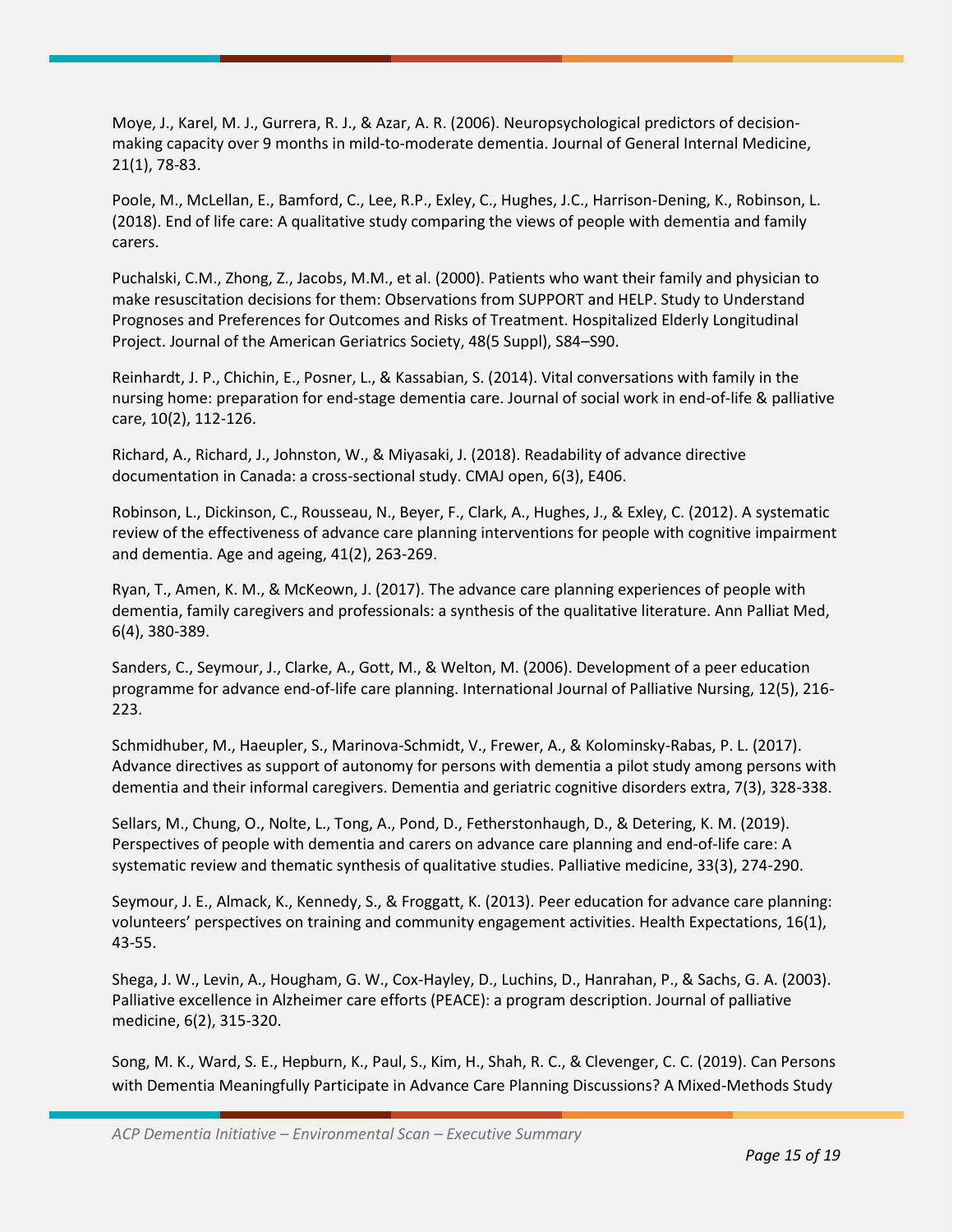of SPIRIT. Journal of palliative medicine, 22(11), 1410-1416.

Sussman, T., Kaasalainen, S., Bui, M., Akhtar-Danesh, N., Mintzberg, S., & Strachan, P. (2017). "Now I don't have to guess": Using pamphlets to encourage residents and families/friends to engage in advance care planning in long-term care. Gerontology and geriatric medicine, 3, 1-11.

Triplett, P., Black, B. S., Phillips, H., Richardson Fahrendorf, S., Schwartz, J., Angelino, A. F., & Rabins, P. V. (2008). Content of advance directives for individuals with advanced dementia. Journal of aging and health, 20(5), 583-596.

Vandervoort, A., Houttekier, D., Vander Stichele, R., Van der Steen, J. T., & Van den Block, L. (2014). Quality of dying in nursing home residents dying with dementia: does advanced care planning matter? A nationwide postmortem study. PloS one, 9(3).

Van Rickstal, R., De Vleminck, A., Aldridge, M. D., Morrison, S. R., Koopmans, R. T., van der Steen, J. T., & Van den Block, L. (2019). Limited engagement in, yet clear preferences for advance care planning in young-onset dementia: An exploratory interview-study with family caregivers. Palliative medicine, 33(9), 1166-1175.

Volandes, A. E., Paasche-Orlow, M. K., Barry, M. J., Gillick, M. R., Minaker, K. L., Chang, Y., & Mitchell, S. L. (2009). Video decision support tool for advance care planning in dementia: randomised controlled trial. Bmj, 338, b2159.

Yapp, G., Sinclair, C., & Kelly, A. (2018). Planning for the rest-of-life, not end-of-life: Reframing advance care planning for people with dementia. In Dementia as social experience (pp. 146-168). Routledge.

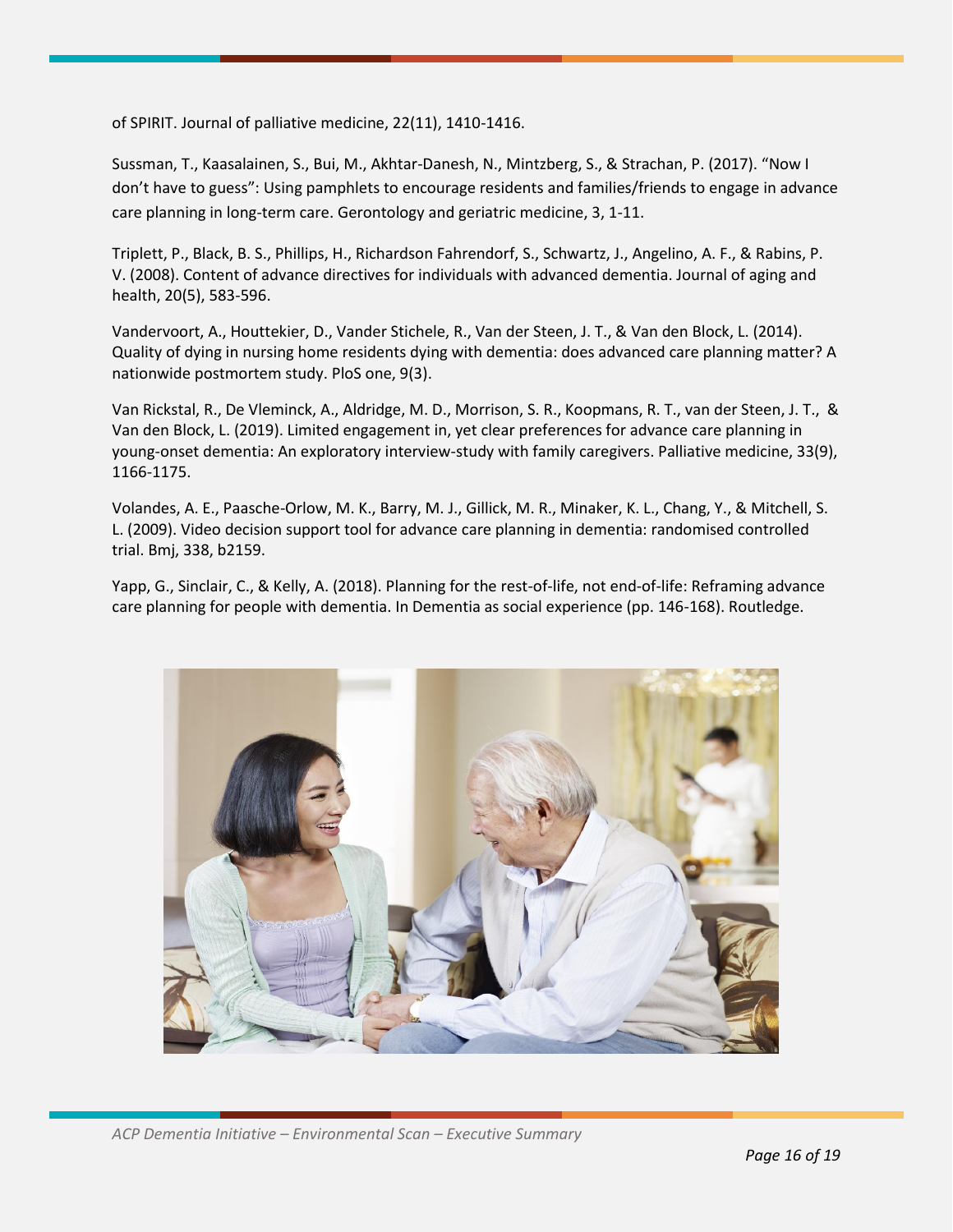### Appendix A: Educational Resources and Decision-aid Tools for Persons Living with Dementia and Family Caregivers

#### **Websites**

**Alzheimer Society of B.C.**

https://alzheimer.ca/en/bc

**Alzheimer Society of Canada**

https://alzheimer.ca

**Dementia Dialogue**

https://www.dementiadialogue.ca **First Nations ACP Resources** https://www.advancecareplanning.ca/resource/first-nations-acp-resources/

#### Webinar

**Dementia and End of Life Care** https://vimeo.com/121378821

#### Advance Care Planning

**Personal Planning Along the Dementia Journey** https://alzheimer.ca/en/bc/Living-with-dementia/Caring-for-someone/Personal-planning

**Shaping the Journey: Living with Dementia. Section 5: Planning Ahead**

https://alzheimer.ca/en/bc/Living-with-dementia/Caring-for-someone/Personal-planning

**A Road Map: Guiding Ethical and Legal Planning for Persons with Alzheimer's Disease or Another Dementia and Their Families**

https://alzheimer.ca/en/bc/Living-with-dementia/Caring-for-someone/Personal-planning

**Advance Care Planning – Myth Busting**

http://www.rethinkdementia.ca/#section-what-is-dementia

**Alzheimer's disease What to expect**

www.alzheimer.ca

**Care Planning Checklist for Caregivers** The Dementia Society, Ottawa and Renfrew County. https://dementiahelp.ca/download/care-planning-checklist-caregivers/

**When your loved one has dementia: A Dementia Roadmap for Families. Division of Family Practice, Kootenay Boundary**

https://www.divisionsbc.ca/kootenay-boundary/our-impact/team-based-care/residential-care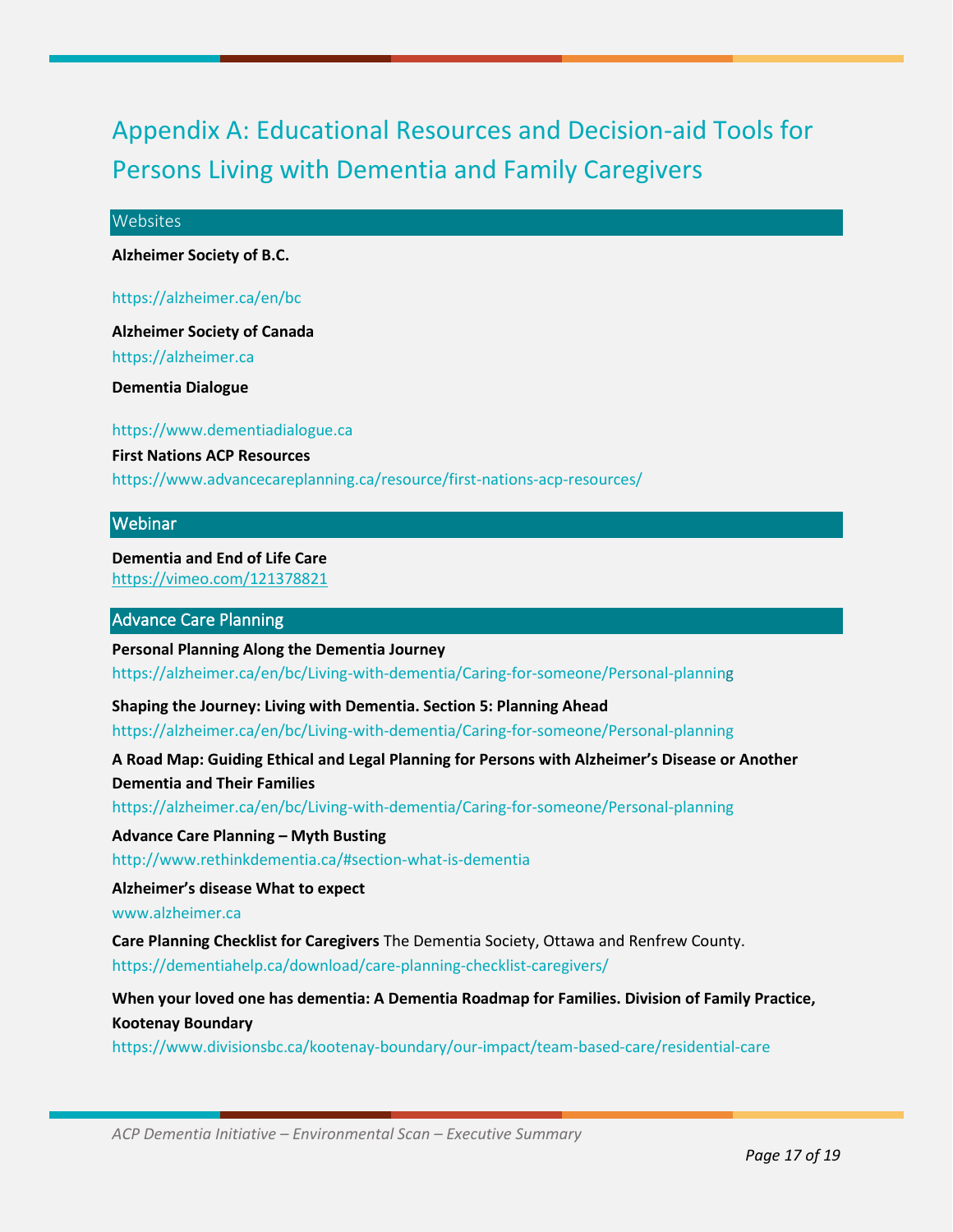#### ACP Conversations

#### **Tips for Talking About End-of-Life**

https://alzheimer.ca/en/bc/Living-with-dementia/Caring-for-someone/End-of-life-care/Advance-careplanning/Tips-for-talking-about-end-of-life

#### **Actually Having the Conversations**

http://www.rethinkdementia.ca/#section-what-is-dementia

#### Decision Making

#### **Appointing Substitute Decision Makers**

https://alzheimer.ca/en/bc/Living-with-dementia/Caring-for-someone/End-of-life-care/Appointingsubstitute-decision-makers

**Part I: What decisions do I need to make? Dementia and End-of-Life Care** Alzheimer Society of Canada https://alzheimer.ca/en/Home/Living-with-dementia/Caring-for-someone/End-of-life-care

#### **Making Decisions: Respecting Individual Choice**

https://alzheimer.ca/en/cornwall/Living-with-dementia/Caring-for-someone/Making-decisions

#### Guides for Family Caregivers

**Comfort Care at the End of Life for Persons with Alzheimer's Disease or Other Degenerative Diseases of the Brain**

https://www.expertise-sante.com/produit/comfort-care-at-the-end-of-life-for-persons-with-alzheimersdisease-or-other-degenerative-diseases-of-the-brain-a-guide-for-caregivers/

#### **Advanced Dementia. A Guide for Families**

https://www.divisionsbc.ca/victoria/resources/rci-resources/dementia#presentations

**The Palliative Approach for Advanced Dementia in Long Term Care: A Resource for Residents, Family and Friends** 

https://www.chpca.ca/knowledge/strengthening-a-palliative-approach-in-long-term-care-spa-ltcproject/

#### Medical Decisions and Feeding Choices

#### **Medical Care Decisions**

https://alzheimer.ca/en/bc/Living-with-dementia/Caring-for-someone/End-of-life-care/Medical-caredecisions

**Feeding Choices for Patients with Advanced Dementia** University Health Network.

#### https://www.uhn.ca

**Making Choices: Feeding Options for Patients with Dementia**  https.ohri.ca%2Fdocs%2Fdas%2FFeeding\_Options.pdf&usg=AOvVaw1d3ZZr3UALilPI0NdyQzk1